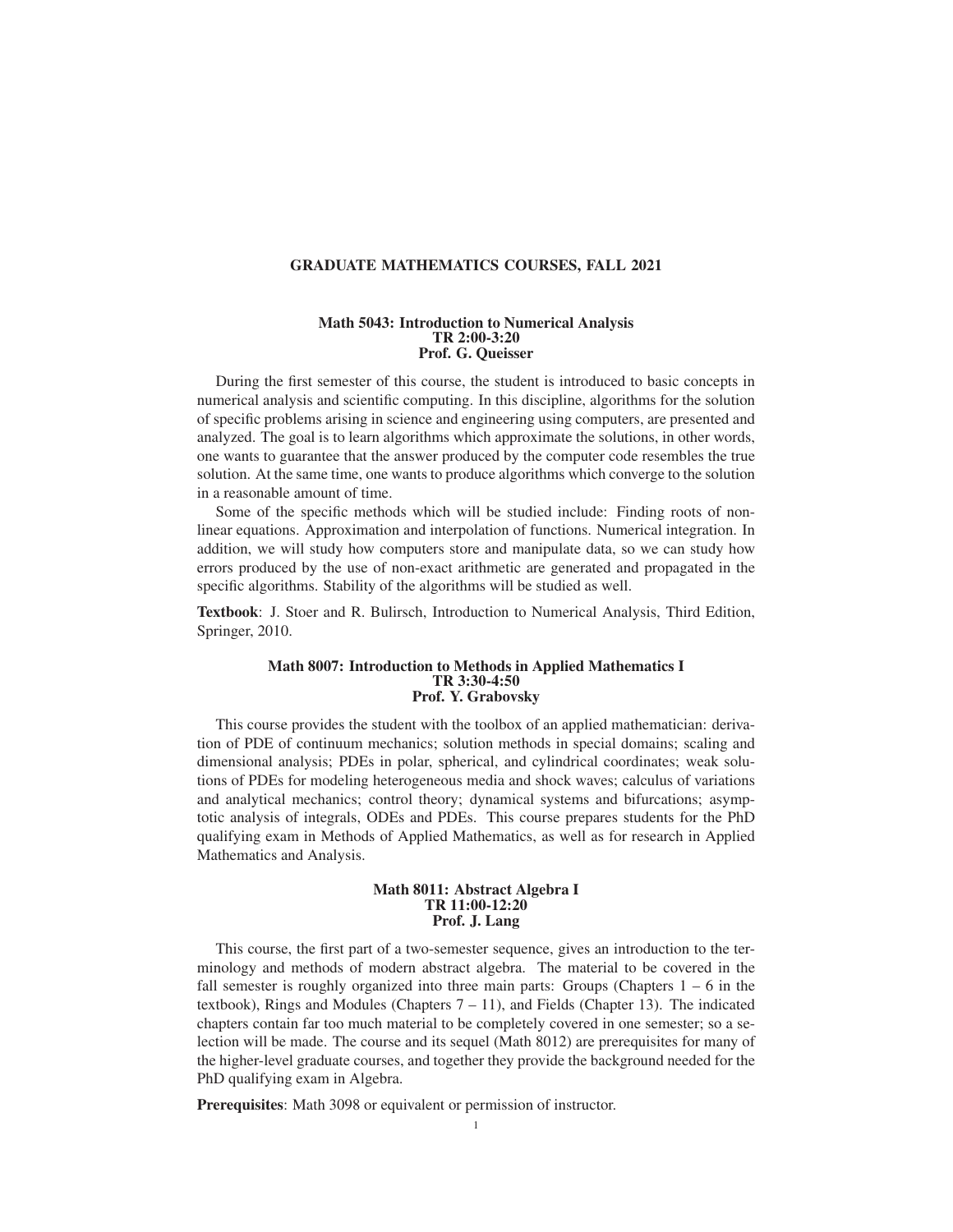Textbook: Dummit & Foote, *Abstract Algebra*, 3rd ed., John Wiley & Sons, 2004.

#### Math 8013: Numerical Linear Algebra I MW 5:10-6:30 Prof. D. Szyld

This introductory graduate course is directed to any student interested in applied mathematics or applied science in general. It concentrates on the study of the solution of linear systems of algebraic equations and of eigenvalue problems. These topics are at the core of many problems in science and engineering, especially the solution of differential equations. Students learn to solve these problems, to do some computational mathematics (fundamental in today's scientific world), and to analyze each possible method with a critical mind. Topics to be covered include: matrix factorizations and their applications. Conditioning and stability issues. Iterative methods.

Prerequisites: working knowledge of a computer language such as MATLAB, undergraduate linear algebra (matrix analysis, subspaces, etc. – these will be reviewed during the first week of classes).

Textbook: L.N. Trefethen and D. Bau, III, *Numerical Linear Algebra*, Society of Industrial and Applied Mathematics, 1997

#### Math 8023: Numerical Differential Equations I TR 11:00–12:20 Prof. B. Seibold

This course focuses on numerical methods for ordinary and partial differential equations. Some of the topics covered are fundamentals of numerical methods such as stability, convergence and error analysis, various numerical approaches such as finite difference, finite elements and spectral methods applied to boundary value problems, advection, diffusion problems, wave propagation problems and flow and interface problems.

Textbook: Randall J. LeVeque, *Finite Di*ff*erence Methods for Ordinary and Partial Differential Equations - Steady State and Time Dependent Problems*, SIAM, 2007.

Prerequisites: Math 5043 and Math 5045 or permission of instructor.

#### Math 8041: Real Analysis I MW 10:30-11:50 Prof. M. Ignatova

This course covers the classical theory of Lebesgue integral and its applications. Closely related topics such as functions of bounded variation, the Riemann-Stieltjes integral, Fubini's theorem, and  $L^p$ -classes will also be discussed.

Prerequisites: Math 5041 or equivalent.

Textbook: Richard Wheeden and Antoni Zygmund, *Measure and Integral: An Introduction to Real Analysis* (Pure and Applied Mathematics) [Hardcover], CRC Press; 1st edition (1977), ISBN-10: 0824764994, ISBN-13: 978-0824764999.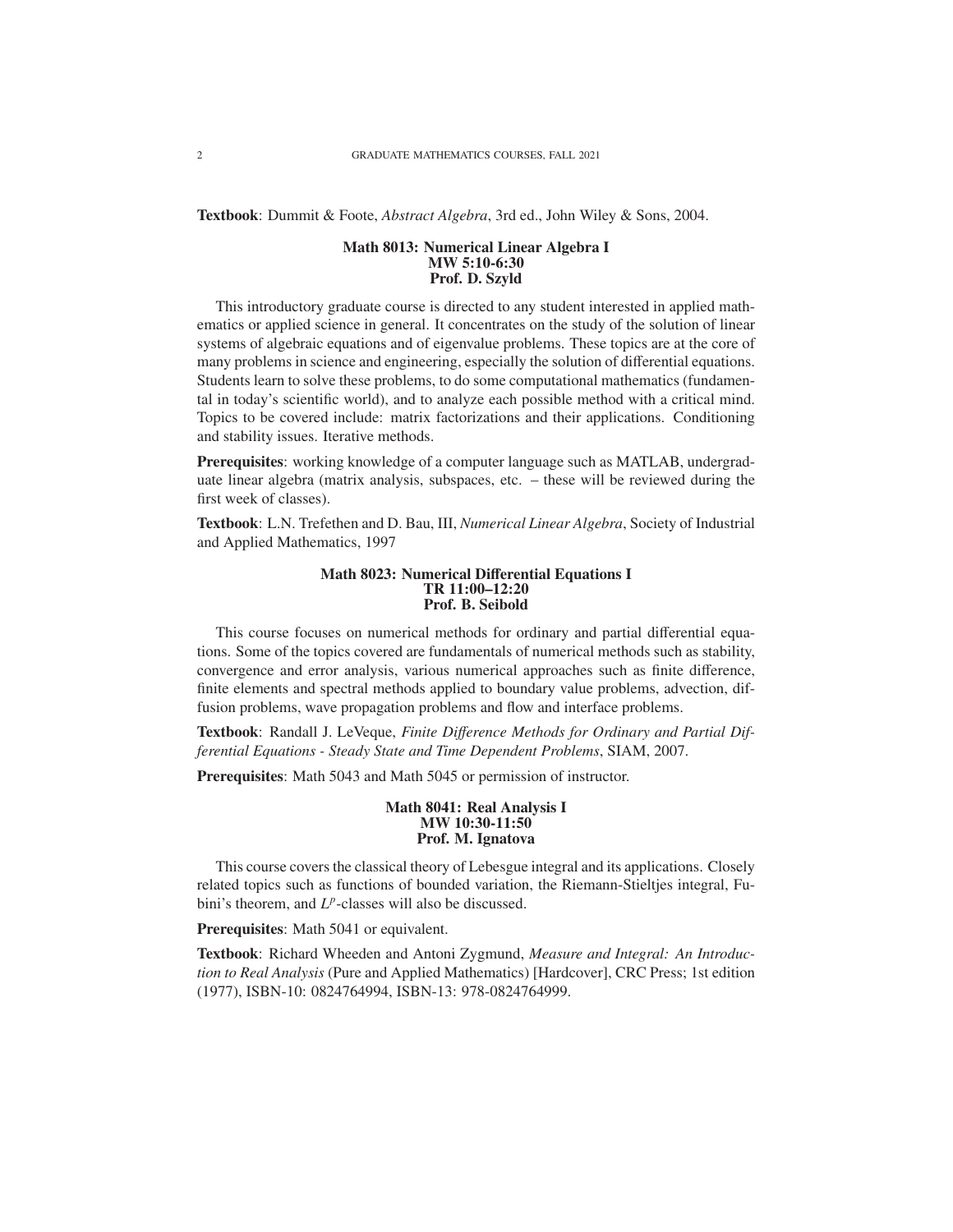#### Math 8051: Functions of a Complex Variable I TR 12:30-1:50 Prof. S. Berhanu

This is the first semester of a year-long course. Topics for the first semester include: Elementary properties and examples of holomorphic functions; differentiability and analyticity, the Cauchy-Riemann equations; power series; conformality; complex line integrals, the Cauchy integral formula, Cauchy's theorem and applications; power series expansion of holomorphic functions, the Maximum Modulus Principle; Liouville's Theorem; singularities of holomorphic functions, Laurent expansions, the calculus of residues and applications to the calculation of definite integrals and sums; zeros of a holomorphic function, the Argument Principle, Rouche's Theorem, Hurwitz's Theorem; conformal mappings.

Topics for the second semester include harmonic functions, the Poisson integral formula, maximum and minimum principles, the mean value property, the Dirichlet problem, Harnack's inequality; spaces of holomorphic and meromorphic functions, the Riemann Mapping Theorem; analytic continuation; Weierstrass and Hadamard's Factorization Theorems; Picard's Theorems; introduction to Riemann Surfaces.

Prerequisites: Math 4051 or equivalent or permission of instructor.

Textbook: John B. Conway, *Functions of One Complex Variable*, Springer.

#### Math 8061: Differential Geometry & Topology I TR 9:30–10:50 Prof. D. Futer

This is an introduction to the basic theory of smooth manifolds that will prepare students for that portion of the PhD qualifying exam in geometry and topology. Topics include smooth manifolds and maps, transversality, intersection theory, vectors fields, Euler characteristic, and differential forms. If there is time, we will cover additional topics like vector bundles, Morse theory, and classification of compact 1- and 2-dimensional manifolds.

Prerequisites: Concepts of Analysis (Math 5041–5042) or equivalent and Abstract Algebra (Math 8011). Abstract Algebra can be taken concurrently.

Textbook: Lee, *Introduction to Smooth Manifolds*.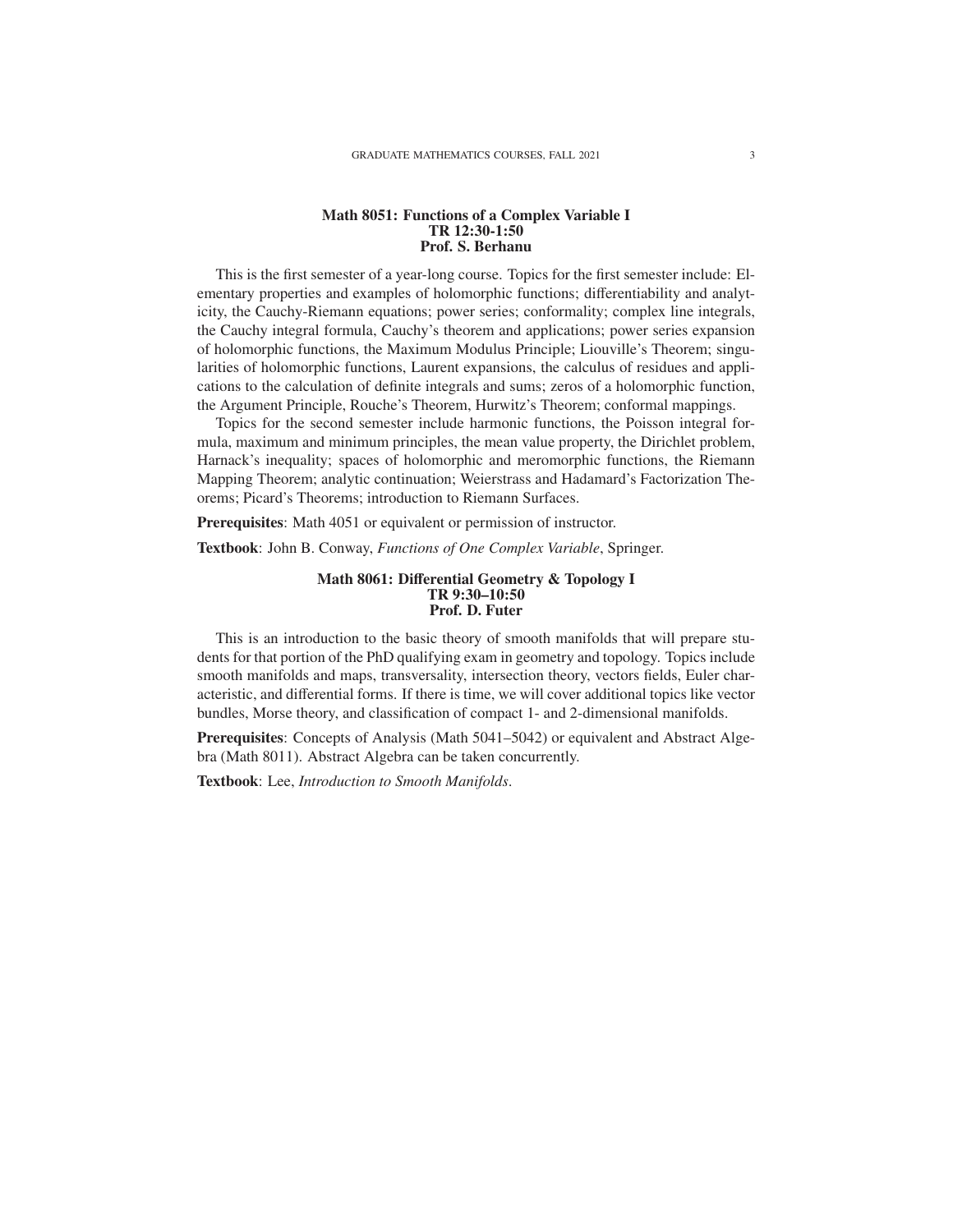## Math 8141: Partial Differential Equations I MW 1:00-2:20 Prof. C. Gutierrez

A partial differential equation (PDE) is an equation that expresses a relation between a function and its partial derivatives. Since many processes (physical, chemical, etc) can be expressed in terms of rates of changes, PDEs appear and have applications to an enormous number of questions. For example, PDEs describe the propagation of sound and heat, the motion of fluids, the behavior of electric and magnetic fields, and the behavior of financial markets. PDEs are also crucial in understanding and solving various geometric problems.

The first semester course is intended to provide the student a basic introduction to the subject, including first-order PDEs and the three second order equations that arise in mathematical physics: the Laplace equation, the heat equation, and the wave equation. The solutions of these equations have different qualitative and quantitative properties and their study is essential for understanding the more general elliptic, parabolic and hyperbolic equations which will be the subject of the second semester course. The Fourier transform and Sobolev spaces and their applications to PDEs will be introduced and developed during the two semesters.

The course will be useful for students in analysis, applied mathematics, geometry, physics, and engineering.

Prerequisites: Basic concepts of real analysis; advanced calculus of several variables; knowledge of Lebesgue integration is useful.

#### Textbooks:

- (1) L. C. Evans, *Partial Di*ff*erential Equations*, Graduate Texts in Mathematics, vol. 19, American Mathematical Society, 1998, ISBN: 0-8218-0772-2.
- (2) D. Gilbarg and N. S. Trudinger, *Elliptic Partial Di*ff*erential Equations of Second Order*, Springer, ISBN: 9783540411604.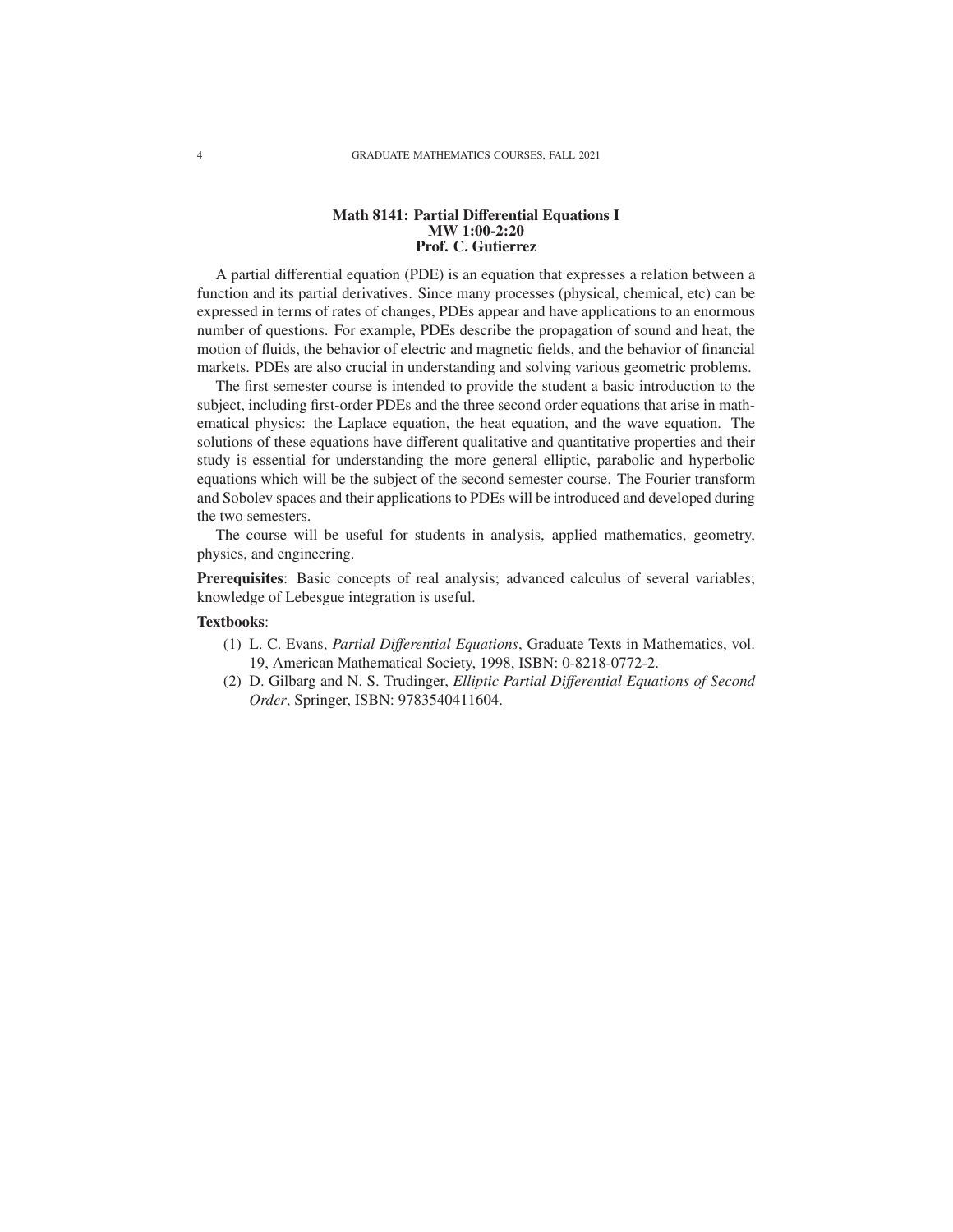## Math 9073: Geometric Group Theory TR 2:00–3:20 Prof. S. Taylor

This semester-long course will survey the rapidly expanding field of geometric group theory, focusing on the role played by negative curvature. We will begin with classical combinatorial techniques used to construct and study infinite discrete groups. After introducing basic concepts in coarse geometry, we will turn our attention to GromovOs notion of hyperbolic groups. In addition to studying geometric, algebraic, and algorithmic properties of these groups, we will keep an eye towards several generalizations of hyperbolicity that have recently played a large role in understanding many geometrically significant groups. As examples, we will also touch on the study of mapping class groups, outer automorphism groups of free groups, and cubical groups.

#### Prerequisites: Math 8061-62.

#### Math 9071: Differential Topology: The topology of fiber bundles MW 9:00-10:20 Prof. G. Mendoza

The course will begin with an introductory lectures on general facts about fiber bundles, but will focus primarily on topological aspects of vector bundles. Topics include Chern classes (and obstructions to triviality), connections, an introduction to Lie groups as needed for the study of principal G-bundles, groups of bundle isomorphism of a given vector bundle, special structures of the tangent bundle (involutive structures such as complex and CR structures). Time permitting, there will be an introduction to K-theory and the Atiyah-Singer index theorem.

References:

- (1) Kobayashi: Differential Geometry of Complex Vector Bundles.
- (2) Kobayashi: Transformation Groups in Differential Geometry
- (3) Milnor & Stasheff: Characteristic Classes
- (4) Husemoller: Fibre Bundles
- (5) Gilkey: Invariance Theory, The Heat Equation, and the Atiyah-Singer Index Theorem

Textbook: Notes by the instructor based on a book in progress.

Prerequisites: MATH 8061-8062. Differential Geometry and Topology I, II.